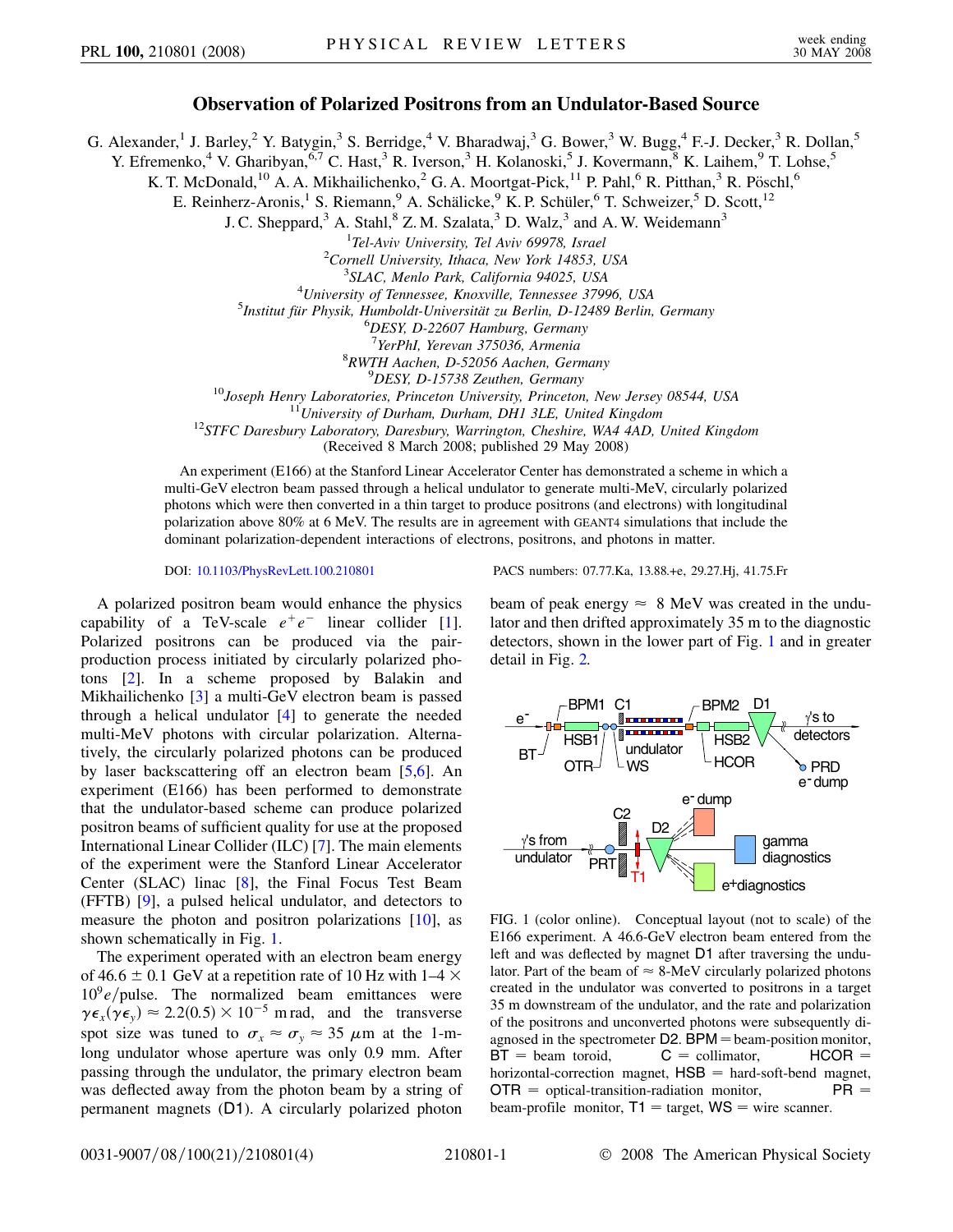<span id="page-1-0"></span>

FIG. 2 (color online). Schematic of the photon and positron diagnostics. A1, A2 = aerogel Čerenkov detectors, C2 - C4 = collimators,  $D2 =$  dipole spectrometer magnet,  $CsI = 3 \times 3$ array of CsI crystals,  $GCAL = Si-W$  calorimeter,  $J =$  movable W jaws, P1, S1,  $S2 =$  Si-diode detectors,  $SL =$  solenoid lens,  $T1 =$  positron production target,  $T2 =$  reconversion target,  $TP1 =$  positron transmission polarimeter solenoid,  $TP2 =$ photon transmission polarimeter solenoid. The detectors were encased in lead and tungsten shielding (not shown).

The photon beam impinged upon a 0.2-radiation-length tungsten target T1 to produce positrons and electrons which were separated in spectrometer D2, and the polarization and rate of the positrons were measured in transmission polarimeter TP1 [[11](#page-3-10)]. The unconverted photons were monitored in a second transmission polarimeter, TP2.

The undulator had bifilar, helical windings of wires of cross section  $0.6 \times 0.6$  mm<sup>2</sup> with currents (2.3 kA in a 12  $\mu$ s pulse) flowing in opposite directions, resulting in a transverse magnetic field whose direction rotated with period 2.54 mm and whose strength was 0.71 T on axis, corresponding to an undulator strength parameter of  $K =$ 0*:*17. The calculated energy spectrum and longitudinal polarization of the photons produced by the undulator are shown in Fig. [3.](#page-1-1) For an electron beam energy of 46.6 GeV and  $K = 0.17$  the first-harmonic photon energy cutoff is  $E_{\gamma}$  = 7.9 MeV, at which energy the longitudinal polarization  $P_{\gamma}$  is 0.98, differing from unity due to the small admixture of second harmonic photons.

The photon beam was monitored in a transmission polarimeter TP2, indicated in the right side of Fig. [2.](#page-1-0) The flux of photons was determined by aerogel Cerenkov counters, A2, A2, and by silicon-diode detectors, S1, S2, before and after a 15-cm-long cylinder of iron whose axial magnetization was reversed periodically. The total energy of photons that passed through the iron cylinder was monitored in a W-plate calorimeter GCAL read out by interleaved Si diodes. The photon flux at full undulator current, observed in detector S1 with the pair-production target T1 removed, was  $0.071 \pm 0.007$  photons/beam electron, which value is only 20% of expectations, likely due to misalignment of collimator C2. When the undulator current was reduced, the photon flux showed the expected quadratic dependence on the current.

<span id="page-1-1"></span>

FIG. 3 (color online). Solid line: calculated photon number spectrum per beam electron of undulator radiation integrated over angle, plotted as a function of photon energy  $E_{\gamma}$  for electron beam energy 46.6 GeV, undulator period 2.54 mm and undulator strength parameter  $K = 0.17$ . The peak energy of the firstharmonic (dipole) radiation was 7.9 MeV. Dashed line: longitudinal polarization  $P_{\gamma}$  of the undulator radiation as a function of energy.

The asymmetry  $\delta_{\gamma} = (S_{\gamma}^{-} - S_{\gamma}^{+})/(S_{\gamma}^{-} + S_{\gamma}^{+})$  in the observed signals  $S_{\gamma}^{\pm}$  of photons transmitted through the iron cylinder was  $0.0331 \pm 0.0012$ (stat)  $\pm 0.0063$ (syst) using aerogel detector A2,  $0.0367 \pm 0.0007$ (stat)  $\pm 0.0040$ (syst) using calorimeter GCAL, and  $0.0388 \pm 0.0006$  (stat)  $\pm$ 0.0016(syst) using Si-diode detector S2. A simulation that combined the energy and polarization distributions shown in Fig. [3](#page-1-1) with the spin dependence of Compton scattering of the polarized photons off polarized atomic electrons in the magnetized iron [[12](#page-3-11)] calculated asymmetries of  $0.036$  for detector  $A2$  (assuming a Cerenkov threshold of 3.8 MeV), 0.035 for GCAL, and 0.034 for S2.

Positrons (and electrons) produced from undulator photons in the W target T1 were focused to a parallel beam by solenoid lens SL and then energy selected and separated from the electrons and unconverted photons in spectrometer D2 consisting of a pair of dipole magnets, shown in Fig. [2.](#page-1-0) The energy spread of positrons at the reconversion target T2 was 5% (FWHM). The positron flux (typically  $2-6 \times 10^4$ /pulse with undulator on and 1% of this with undulator off) was monitored at this location by Si-diode detector P1. The polarization of the positrons was determined by first reconverting them into polarized photons by a 0.5-radiation-length W disk, and then using transmission polarimeter TP1 to measure the longitudinal polarization of the photons. This polarimeter consisted of a 7.5-cm-long magnetized iron cylinder followed by a  $3 \times 3$  array of CsI crystals.

Data were collected with the undulator on and off during successive electron beam pulses. The sign of the magnetization of polarimeter TP1 (and that of TP2 as well) was reversed after every 1500 undulator-on beam pulses.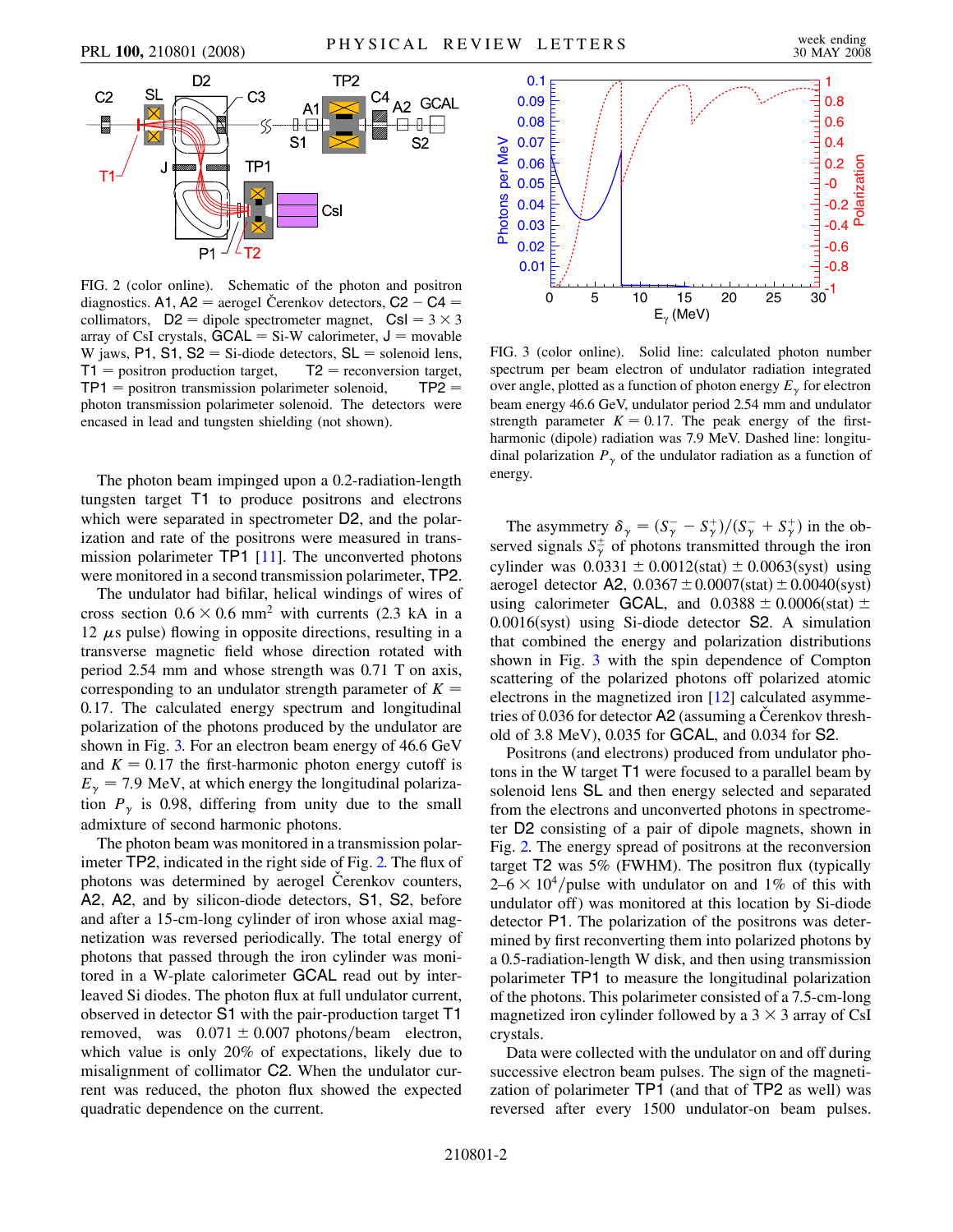Beam-off and target-out runs were interspersed throughout the data sets. Data were taken with positrons at five energies from 4.6 to 7.4 MeV, and with electrons at a single energy (6.7 MeV) for which the current in dipole spectrometer D2 (but not that in solenoid lens SL) was reversed. Data samples for each energy ranged from  $2-20 \times 10^5$  beam pulses and a total of more than  $8 \times$ 10<sup>6</sup> events were recorded during the experiment.

The distribution of photon energies from reconverted positrons as observed in the central CsI crystal for central positron energy of 6.7 MeV is shown in Fig. [4](#page-2-0) for undulator-on and undulator-off beam pulses. Approximately 30 photons from reconverted positrons were observed each pulse above a background of a similar number of MeV particles from showers of beam electrons that scraped the undulator tube.

<span id="page-2-2"></span>The positron (or electron) polarization is derived from the asymmetry

$$
\delta_{e^{\pm}} = (S_{\text{CsI}}^{-} - S_{\text{CsI}}^{+})/(S_{\text{CsI}}^{-} + S_{\text{CsI}}^{+})
$$
(1)

of signals  $S_{\text{CsI}}^{\pm}$  that are proportional to the (integrated) energies  $E_{\text{CsI}}^{\pm}$  of reconverted photons observed in the central CsI crystal for the two signs of axial magnetization of polarimeter TP1. The outer eight crystals of the CsI array were not used in the final analysis because of poorer signalto-background ratio. The energy calibration of the crystals was maintained by data collected with radioactive sources embedded in the array. The photon energies  $E_{\text{CsI}}^{\pm}$  were corrected for background using the undulator-off data, and normalized to the rates observed in the Si-diode detector P1 according to

<span id="page-2-1"></span>
$$
S_{\rm CsI} = \frac{1}{N_{\rm on} N_{\rm off}} \sum_{i=1}^{N_{\rm on}} \sum_{j=1}^{N_{\rm off}} \frac{E_{\rm CsI,i}^{\rm on} - E_{\rm CsI,j}^{\rm off} \frac{I_j^{\rm on}}{I_j^{\rm off}},}{P_1^{\rm on} - P_1^{\rm off} \frac{I_j^{\rm on}}{I_j^{\rm off}}},
$$
(2)

<span id="page-2-0"></span>

FIG. 4 (color online). Distributions of energy  $E_{\text{CsI}}$  observed in the central CsI crystal of the positron polarimeter from individual electron beam pulses with undulator-on (right peak) and undulator-off (left peak). The central positron energy was 6.7 MeV.

where  $N_{\text{on}} \approx N_{\text{off}} \approx 1500$  are the numbers of events with undulator-on and off in data sets with  $\pm$  magnetization of polarimeter TP1, *I* is the number of 46.6-GeV electrons as measured in beam toroid BT, and P1 is the signal observed in that Si-diode detector. Terms in Eq. [\(2](#page-2-1)) more than 2 standard deviations from the mean were discarded to stabilize the averaging procedure against the effect of outliers caused by occasional off-energy electron beam pulses.

The asymmetry ([1](#page-2-2)) was calculated for each pair of 1500 undulator-on beam pulses with opposite magnetization of the polarimeter, as shown in Fig. [5](#page-2-3) for data collected with a central positron energy of 6.1 MeV. Asymmetries more than 3 standard deviations from the average were discarded. The averaged asymmetries were typically 1%, as listed in Table [I.](#page-3-12) Without the normalization ([2\)](#page-2-1) to the rates in detector P1, the asymmetries would have been about 10% smaller for positrons and 40% larger for electrons, which indicates differing effects on these particle types of their interactions with the stray fields of the solenoid lens SL, the spectrometer magnet D2, and the polarimeter magnet TP1. Alternative normalization procedures yielded results consistent with those given in Table [I](#page-3-12). Use of all nine CsI crystals in the analysis yielded similar results but with larger uncertainties due to the relatively larger backgrounds in the outer crystals.

<span id="page-2-4"></span>The longitudinal polarization  $P_{e^{\pm}}$  of the positrons (electrons) is deduced from the measured asymmetry  $\delta_{e^{\pm}}$  using the relation

$$
P_{e^{\pm}} = \frac{\delta_{e^{\pm}}}{A_{e^{\pm}} P_{e^-}^{\text{Fe}}},\tag{3}
$$

where  $P_{e^-}^{\text{Fe}} = 0.0695 \pm 0.0021$  is the longitudinal polarization of the atomic electrons in the iron cylinder, and  $A_{e^{\pm}}$ is the analyzing power determined by numerical simulation. The latter was performed with an enhanced version of the GEANT4 toolkit  $[13]$  $[13]$  $[13]$  that included six new routines to deal with circularly polarized photon beams and longitudinally polarized electron beams [[14](#page-3-14)]: for Compton scattering, Møller or Bhabha scattering, and electron-positron annihilation the dependence of the cross section on beam

<span id="page-2-3"></span>

FIG. 5 (color online). Positron-induced asymmetries  $\delta_{e^+}$  in the central CsI crystal of the positron polarimeter for 220 pairs of 1500 undulator-on beam pulses with opposite magnetization in the polarimeter. The central positron energy was 6.1 MeV. The average asymmetry was 0.0108, as indicated by the horizontal line.